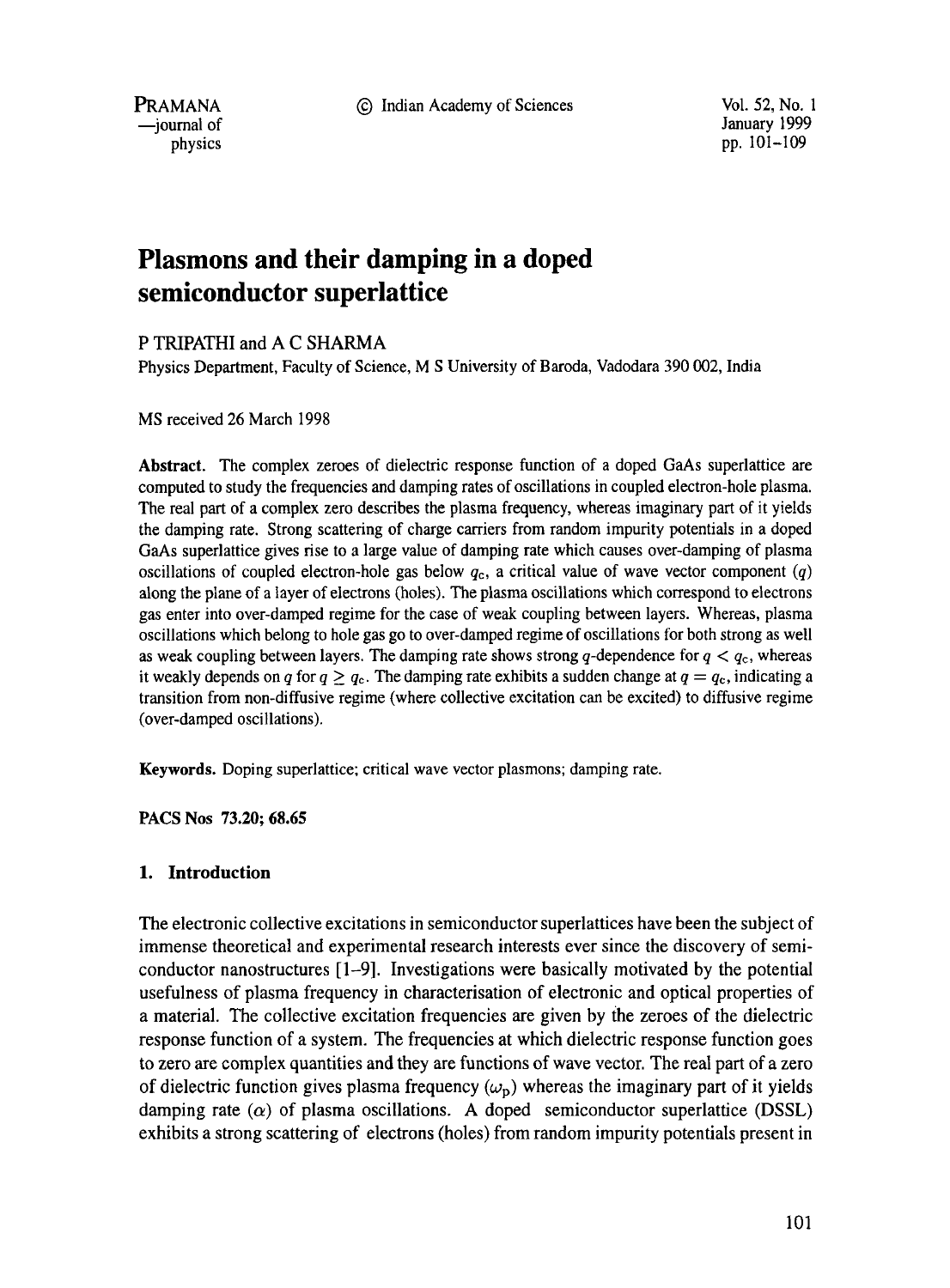## *P Tripathi andA C Sharma*

it. The impurity scattering causes the electrons (holes) to diffuse instead of moving ballistically [10-11]. Therefore, the plasma oscillations in a DSSL hold different states as compared to plasma oscillations in other compositional superlattices [12]. The relaxation time  $(\tau)$  for single particle scattering in a DSSL has been found much shorter in comparison with the  $\tau$  for a compositional superlattice where electrons (holes) are separated from ionized impurities. Small value of  $\tau$  leads to a strong damping rate of plasma oscillations, for certain wave vector values. A electron (hole) plasma mode approaches the pair continuum to meet the damping region at some critical value of the wave vector. The plasmons in a system can be said well behaved if  $\omega_p \gg \alpha$ . For  $\omega_p \simeq \alpha$  or  $\omega_p < \alpha$  plasmons are not well behaved and they cannot be observed experimentally. In case of DSSL, small value of  $\tau$  results in a large value of  $\alpha$  for electron-hole coupled plasma oscillations. The condition  $\omega_{\rm p} \gg \alpha$  can only be achieved for higher values of in plane wave vector component (q) for a given value of out of plane wave vector component  $(k_z)$ . Similar to the case of  $\omega_p$ ,  $\alpha$  too is a function of both q and  $k_z$  and it forms a band when it is plotted as a function of q for all possible values of  $k_z$ . The study of  $\alpha$ , therefore, appears to be equally important as that of  $\omega_{\rm p}$ , in case of DSSL.

In this paper we report a calculation of zeroes of dielectric response function,  $\epsilon(q, k_z, z)$ for GaAs-DSSL. Here, z is complex frequency. The GaAs-DSSL is modelled to be periodic array of layers consisting of electrons and holes alternatively along z-axis in dielectric host medium of dielectric constant,  $\epsilon_0$ . The electrons and holes are assumed to be confined to their respective layers. The motion of an electron and of a hole in the *x-y* plane is assumed to be that of free particle with effective mass,  $m_e^*$  for an electron and  $m_h^*$  for hole. Harmonic oscillator wave functions are used as envelope functions to describe electron (hole) motion along z-axis. Calculation of  $\epsilon(q, k_z, z)$  involves  $\tau$  which can depend on both the wave vector and frequency. We perform calculation of  $\tau$ , within Born-approximation, using layered electron gas (LEG) model. Both  $\omega_{\rm p}$  and  $\alpha$  are computed as the function of q for  $-1 < \cos(k_z d) < 1$ , where d is the period of superlattice along z-axis. Critical value  $(q_c)$ of q at which  $\omega_p$  diminishes has also been computed as the function  $k_z$  for both electron and hole plasma oscillations.  $q_c$  varies from zero to a maximum value on changing cos  $(k_z d)$ from 1 to  $-1$  for electron plasma, whereas  $q_c$  shows weak  $k_z$ -dependence for hole plasma. Also,  $q_c$  is much higher for hole plasma oscillations as compared to that for electron plasma oscillations. The paper is organized into four sections. Formalism of  $\epsilon(q, k_z, z)$  and  $\tau$  is given in §2. The computed results are discussed in §3. Our work is then summarized in §4.

#### **2. Formalism**

The GaAs DSSL consists of one layer of electrons and one layer of holes in a unit cell. There exist electron--electron, hole-hole and electron-hole interactions which give rise to coupled electron-hole plasma oscillations. The  $\epsilon(q, k_z, z)$  therefore consists of intralayer interaction terms (which involve electron-electron and hole-hole interactions) and interlayer interaction terms representing electron-hole interactions. The  $\epsilon(q, k_z, z)$  for intrasubband transitions in a GaAs-DSSL is given by [13]

$$
\epsilon(q, k_z, z) = [1 - V_q P_{ee} \{H_{ee} - F_{ee} (1 - W_{ee})\}] \times [1 - V_q P_{hh} \{H_{hh} - F_{hh} (1 - W_{hh})\}] - V_q^2 P_{ee} P_{hh} F_{he} W_{eh} W_{he}
$$
(1)

**102** *Pramana-J. Phys.,* **Vol. 52, No. 1, January 1999**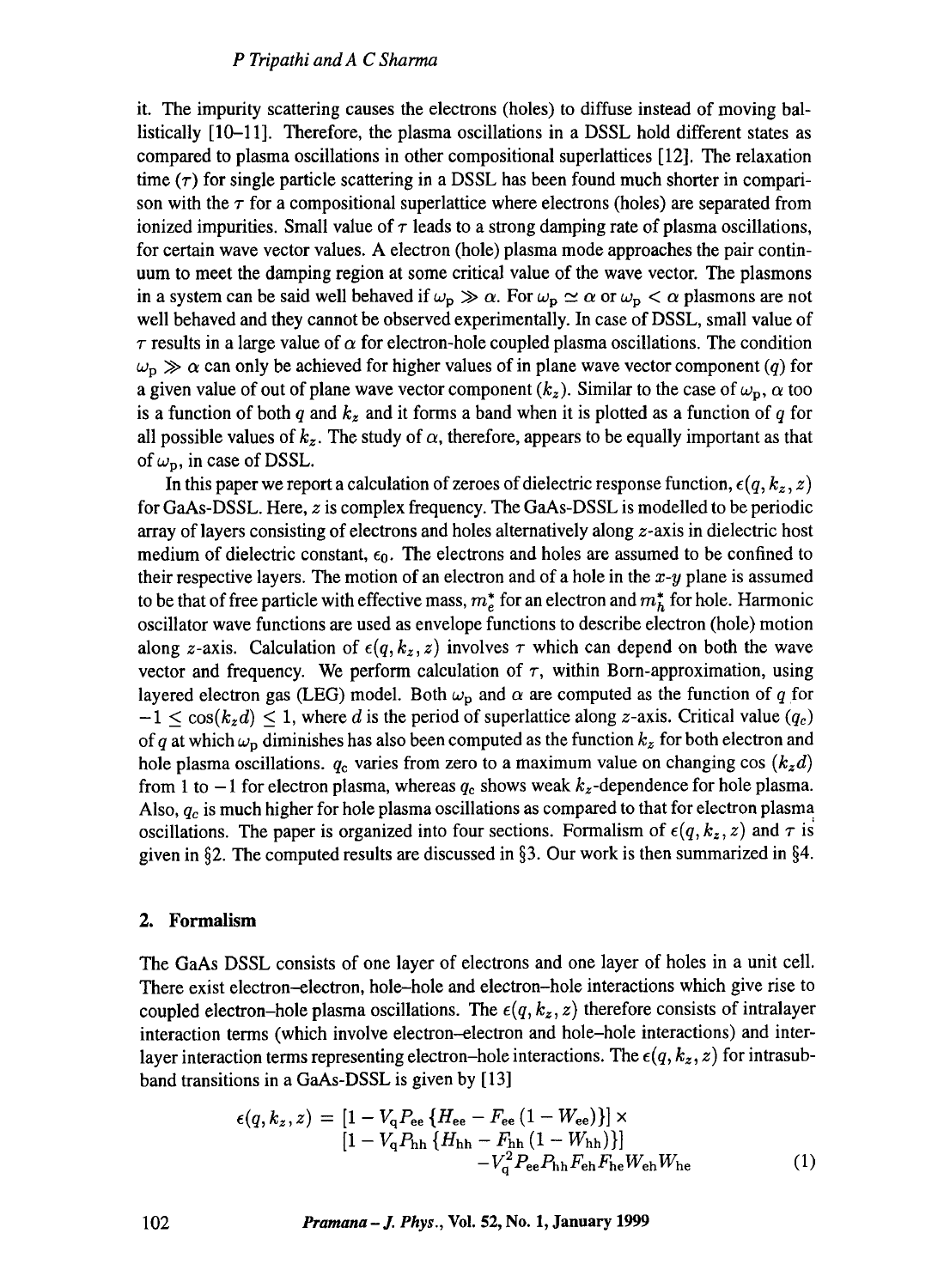The first term on the rhs of (1) is contributed by intralayer interactions, whereas second is given by interlayer interactions. Further, first term consists of two square brackets. The terms under one of the brackets are contributed by electron--electron interactions, whereas those under other brackets are contributed by hole-hole interactions. The  $V_{q} = 2\pi e^{2}/q\epsilon$ and  $W_{ij}(q, k_z)$  (with i and  $j \equiv e, h$ ) is given by [13].

$$
W_{ij}(q,k_z) = \frac{\exp(-q|R_{ij}|)\exp(ik_zd)}{\exp(ik_zd) - \exp(-qd)} + \frac{\exp(q|R_{ij}|)\exp(-qd)}{\exp(-ik_zd) - \exp(-qd)}\tag{2}
$$

where  $W_{ij}(q, k_z) \equiv W_{ij}(q, -k_z) \equiv W_{ij}(q, k_z)$  and  $|R_{ee}| \equiv |R_{hh}| = 0$ . The matrix elements  $H_{ij}(q)$  are defined as [13]

$$
H_{ij}(q) = \int_{-d_{i/2}}^{d_{i/2}} dt \int_{-d_{j/2}}^{d_{j/2}} dt' \exp(-q|t - t'| \psi_i(t) \psi_j(t'). \tag{3}
$$

Here  $\psi_i(t)$  is the product of two envelope functions which are taken to be the wave functions of a harmonic oscillator. The  $F_{ij}(q)$  are given by eq.(3) on replacing  $q|t - t'|$  by  $q(t - t')$ . We assume that only ground sub-band is filled and it produces intrasub-band plasma oscillations, for both electrons and the holes. The  $H_{ij}(q)$  and  $F_{ij}(q)$  are evaluated using the ground state wave functions of a harmonic oscillator to give [13]

$$
H_{jj}(q) = \exp\left(\frac{q^2}{2\beta_j^2}\right) - \left(\frac{\sqrt{2}}{\sqrt{\pi}}\right)\left(\frac{q}{\beta_j}\right)\exp\left(\frac{-q^2}{2\beta_j^2}\right) \tag{4}
$$

and

$$
F_{ij}(q) = \exp\left[\frac{q^2}{4}\left(\frac{1}{\beta_i^2} + \frac{1}{\beta_j^2}\right)\right],\tag{5}
$$

where  $\beta_j$  is defined as

$$
\beta_j = \left[\frac{4\pi e^2 m_j^* N_{D/A}}{\hbar \epsilon_0}\right]^{1/4}.\tag{6}
$$

 $N_{D/A}$  is the number of donors/acceptors per unit volume. The  $P_{ee}$  and  $P_{hh}$  are the noninteracting polarizabilities for two-dimensional (2D) electron and hole gases, respectively. For intrasub-band transitions,  $P_{ee}$  and  $P_{hh}$  are given by [14]

$$
P_{jj}(q,z) = \frac{n_{sj}^2 q}{m_j^* \left[ (q^2 v_{Fj}^2/2) - z[(z + i\gamma_j(q)) ] \right]}
$$
(7)

where  $v_{Fj}$  and  $\gamma_j(q)$  are Fermi velocity and single particle damping for an electron (a hole), respectively. The  $n_{sj}$  is the number of electrons (holes) per unit area. The  $\gamma_j(q)$ is the inverse of  $\tau_j$  which for electron (hole) scattering from random impurity potential, within Born-approximation, is given by [15]

$$
\gamma_j(q) = \frac{2\pi n_{D/A}}{\hbar} \int \frac{\mathrm{d}^2 k}{4\pi^2} |V(k'-k)|^2 (1 - \cos\theta) \delta(\epsilon_{k'} - \epsilon_k), \tag{8}
$$

where  $n_{D/A} = N_{D/A}d$  and  $\theta$  is the angle between  $\vec{k}$  and  $\vec{k}'$ . The  $\vec{k}$  and  $\vec{k}'$  are wave vector component in *x-y* plane.  $\epsilon_k$  is the single particle energy eigenvalue and  $V(k' -$ 

*Pramana – J. Phys., Vol. 52, No. 1, January 1999* **103**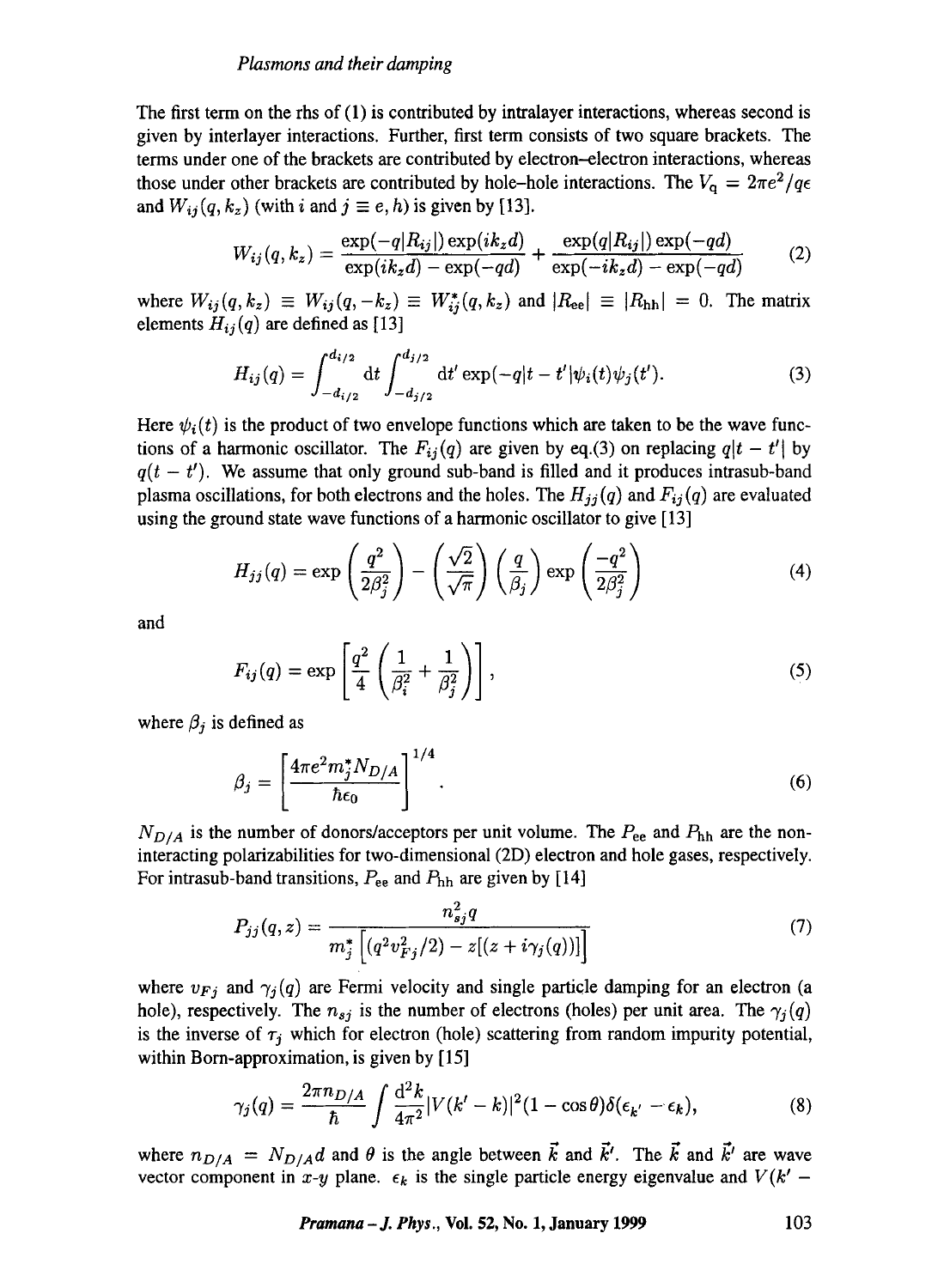k) is screened random impurity potential. We solve eq.(8) by taking LEG model based expression for  $V(k'-k)$  [14] to obtain

$$
\gamma_j(q) = \frac{8n_{D/A}z_e\pi^2\hbar C_j}{m_j^*(qa_j^*)^2} \left[ \frac{1 + F(q)(1/qa_e^* + 1/qa_h^*) + g(q)}{\{1 + R^2(q) + 2R(q)\coth(qd)\}^{1/2}} - \sinh(qd/2) \right]^2 \tag{9}
$$

where

$$
R(q) = 2\left[\frac{1}{qa_e^*} + \frac{1}{qa_h^*}\right] + \frac{4F(q)}{q^2 a_e^* a_h^*},\tag{10a}
$$

$$
g(q) = \cosh(qd/2) + \sinh(qd/2)R(q)
$$
\n(10b)

and

$$
F(q) = \frac{(\cosh(qd) - 1)}{\sinh(qd)}.
$$
 (10c)

The  $z_e$  represents the charge on an impurity and  $a_i^* = (\epsilon_0 \hbar^2/m_i^* e^2)$  is effective Bohr radius and *Cj* is a constant introduced in an empirical manner to obtain right order of values of  $\gamma_i(0)$  which is comparable with the value of damping constant estimated from experimentally measured values of electron (hole) mobility in DSSL [16]. We continue to discuss our results in the next section.

#### **3. Results and discussion**

Equation  $\epsilon(q, k_z, z) = 0$  is solved for z as a function of q and  $k_z$  using eqs (2) to (10). Simplification of  $\epsilon(q, k_z, z) = 0$  yields a IVth order equation in z, which has no real root. All four roots are complex. An analytical solution of  $\epsilon(q, k_z, z) = 0$  is not possible. We solved  $\epsilon(q, k_z, z) = 0$  numerically using iterative method of finding complex zeroes of a function. For computation of our results, we modelled GaAs-DSSL in terms of the following values of parameters [13]:  $\epsilon_0 = 12.5, d_e = 600 \text{ Å}, d_h = 500 \text{ Å}, d_i = 100$  $\lambda$ ,  $n_{se} \equiv n_{sh} = 10^{12} \text{ cm}^{-2}$ ,  $m_{e}^{*} = 0.07m_{e}$ ,  $m_{h}^{*} = 0.7m_{e}$ ,  $n_{D} = 5 \times 10^{12} \text{ cm}^{-2}$ and  $n_A = 2 \times 10^{12}$  cm<sup>-2</sup>,  $C_e = 1.742 \times 10^{-2}$  and  $C_h = 3.9213 \times 10^{-4}$ . The  $d_e, d_h$ and  $d_i$  are the widths of an electron layer, a hole layer and an undoped layer between an electron layer and a hole layer, respectively. The  $d = d_e + d_h + 2d_i$ . Our computed  $\omega_{\rm p}$  (real part of z-values at which  $\epsilon(q, k_z, z)$  goes to zero) are plotted as a function of *qd* for  $-1 \leq \cos(k_z d) \leq 1$  in figure 1. The figure shows two bands of  $\omega_p$  for coupled electron-hole plasma oscillations. The upper band which corresponds to electron plasma frequencies is wide, whereas lower band which represents the hole plasma frequencies is narrow. Also, hole plasma frequencies are much softer as compared to the electron plasma frequencies. The lower edge (which occurs at cos  $(k_z d) = -1$ ) of electron plasma band varies approximately as  $(q^2 - q_c^2)^{1/2}$  and it disappears at  $q = q_c$ . Whereas, upper edge (which correspond to cos  $(k_z d) = 1$ ) remains nonzero for all values of q and it becomes almost independent of  $q$  for small  $q$ -values. Plasma modes in lower band, which correspond to hole gas, disappear as  $(q^2 - q_c^2)^{1/2}$  at  $q = q_c$  for all possible values of cos  $(k_z d)$ as it can be seen from the figure 1. Also, upper edge of hole plasmon band corresponds to  $\cos(k_z d) = 1$ , whereas lower edge of it belongs to  $\cos(k_z d) = -1$ . The cos  $(k_z d) = 1$  also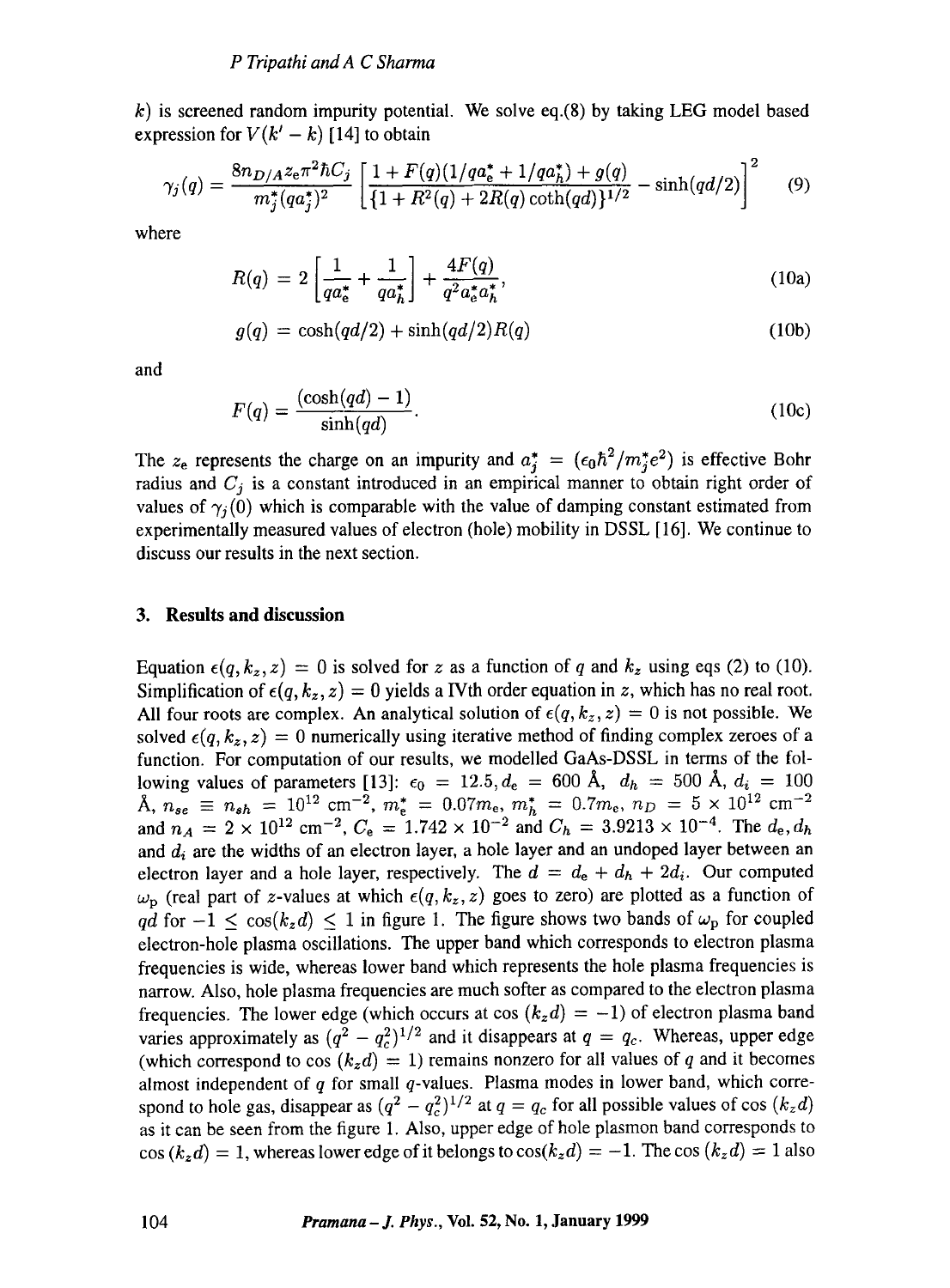

**Figure** 1. The coupled electron-hole plasma frequencies as a function of *qd.* 

corresponds to  $d \to 0$  limit in which layers of charge carriers strongly interact with each other and the DSSL behaves like a two component 3D isotropic free charge carrier gas. On the other hand, cos  $(k_z d) = -1$  represents the case of finite d which can be very large. For large value of d, there is weak interlayer coupling and each layer in DSSL behaves independent of others. In weak coupling case, plasma oscillations are essentially of 2D nature. We thus notice that electron gas gives higher plasma frequency in strong coupling limit, whereas hole gas yields higher plasma frequency for weak coupling case of a DSSL. The bands of both the electron plasma as well as hole plasma get narrower on increasing *qd.* 

The asymptotics of our results can be obtained for the case of weak coupling between the layers (cos  $(k_z d) = -1$ ). For weak coupling case  $(cos(k_z d) = -1)$ , second term on right hand side of eq. (1), which represents coupling between electron plasma and hole plasma oscillations, is negligibly small and it can be dropped. Solution of eq. (1) then yields

$$
z_j(q, \pi/d) = \left[ \left\{ \frac{q^2 V_{Fj}^2}{2} + \omega_{oj}^2 T_{jj}(q, \pi/d) \right\} - (\gamma_j^2(q)/4) \right]^{1/2} - i \gamma_j(q)/2, \qquad (11)
$$

where

$$
\omega_{oj}^2 = \frac{2\pi e^2 n_{sj} q}{m_j^* \epsilon_0} \tag{12a}
$$

**and** 

$$
T_{jj}(q, \pi/d) = H_{jj}(q) - F_{jj}(q)[1 - W_{jj}(q, \pi/d)].
$$
\n(12b)

For small q-values,  $H_{jj} \cong F_{jj} \cong 1$  and  $T_{jj} (q, \pi/d) \cong qd/2$ , which gives rise to

$$
z_j(q, \pi/d) \cong \frac{1}{2} \omega_{\rm pj} d \left[ (1 + a_j^* / d)^2 (q^2 - q_{cj}^2) \right]^{1/2} - i \gamma_j(q)/2, \tag{13}
$$

where  $\omega_{pj} = (4\pi n_{sj}e^2/m_j^* \epsilon_0)^{1/2}$  is 3D plasma frequency. The  $q_{cj}$  is defined as

*Pramana – J. Phys., Vol.* 52, No. 1, January 1999 105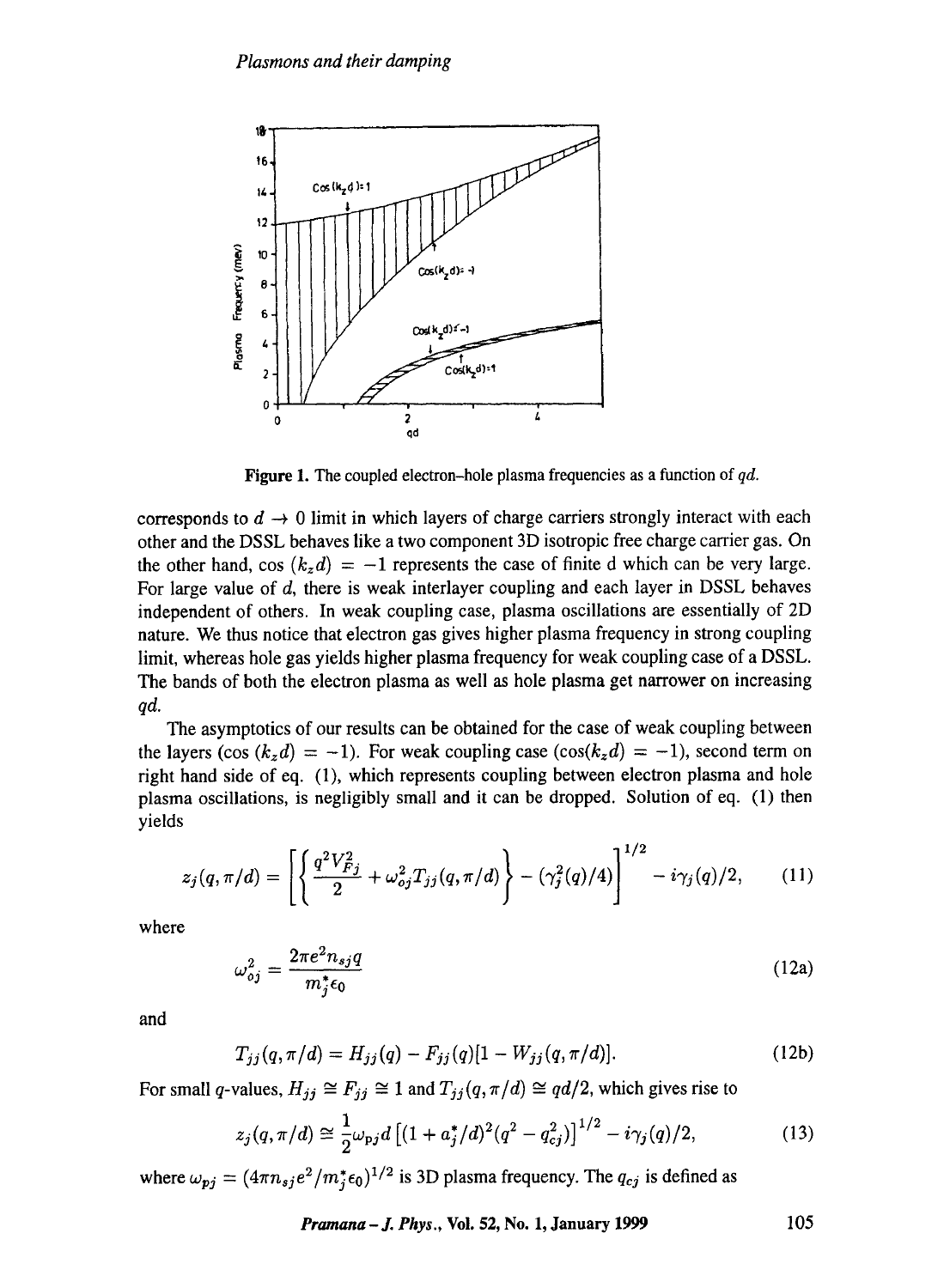

**Figure 2.** Critical q-values as a function of  $k_zd$  for coupled electron-hole plasma oscillations. The solid curve corresponds to electron plasma, whereas dash-dash curve corresponds to hole plasma oscillations.

$$
q_{cj}d = \gamma_j(0)/\omega_{pj}(1 + a_j^*/d)^{1/2}.
$$
 (14)

As is obvious, non-zero real part of  $z_j(q, \pi/d)$  exists for  $q > q_{cj}$ . The  $q_{cj}$  is determined by  $\gamma_j, n_{sj}$ , and  $m^*_j$ , as can be seen from eq. (9). Computation of eq. (14) gives  $q_{ce}d = 0.4294$  and  $q_{ch}d = 1.2934$ , which coincided with the values shown in figure 2. Our computed  $q_c$ -values for both electron and hole plasma oscillations using eq. (1) are plotted as the function of  $cos(k_z d)$  in figure 2. It can be seen from the figure that  $q_c$  varies from zero (at  $cos(k_z d) = 1$ ) to maximum value (at  $cos(k_z d) = -1$ ) for electron plasma oscillations. The  $q_c$  shows a small variation on changing  $cos(k_z d)$  from 1 to  $-1$  for hole plasma oscillations. The  $q_c d$  is found to be roughly proportional  $(k_z d)^{1/2}$  for electron plasma oscillations.

Figure 3(a) shows the plot of  $\alpha_h(\alpha)$  for hole plasma oscillations) as a function of *qd* for  $-1 \leq \cos(k_z d) \leq 1$ . Similar to the case of  $\omega_p$  for plasma oscillation, upper edge of  $\alpha_h$ band belongs to  $cos(k_z d) = -1$ , whereas lower edge of it corresponds to  $cos(k_z d) = 1$ . The  $\alpha_h$  forms a narrow band and exhibits a sudden change at  $q = q_c$ . The sudden change in  $\alpha_h$  can be well understood from eq. (13) which clearly shows that for  $q < q_c$ , both terms on right hand side are imaginary giving rise to purely imaginary value of  $z_j(q, \pi/d)$ . For  $q < q_c$ ,  $\alpha_h$  strongly depends on q, whereas for  $q > q_c$ ,  $\alpha_h$  weakly depends on q. It is to be noted that for  $q \leq q_c$ , electron (hole) system enters into a diffusive regime where plasma oscillations are over-damped to yield  $\omega_p = 0$ . The transitions from diffusive regime to non-diffusive regime, which occurs at  $q = q_c$ , can clearly be seen in figure 3(a) and from eq. (13). It can be inferred from figure 3(a) and eq. (13) that the value of  $\tau_h$  in diffusive regime is much smaller than its value in non-diffusive regime, suggesting that the mean free path in diffusive regime is smaller than that in non-diffusive regime. Also, the mean free path in diffusive regime becomes much smaller than the width of a layer. It can also be seen from figure 3(a) that the  $\alpha_h$  band tends to saturate as q approaches zero. The coupling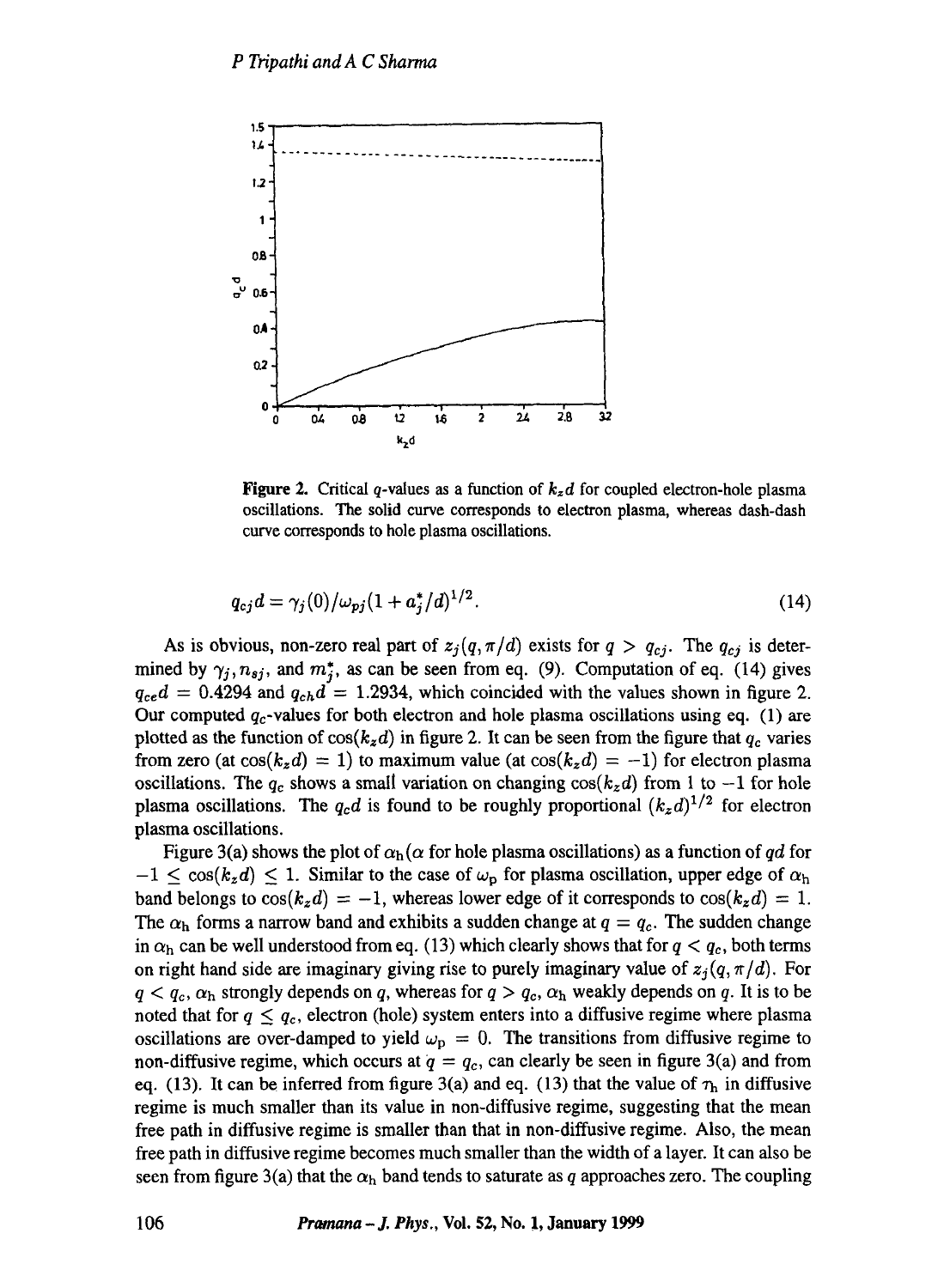

Figure 3. (a) The plot of damping rate for hole plasma oscillations as a function of *qd* for  $-1 \leq \cos(k_z d) \leq 1$ . (b) Damping rate of electron plasma oscillations is plotted as a function of  $qd$  for  $-1 \leq \cos(k_z d) \leq 1$ .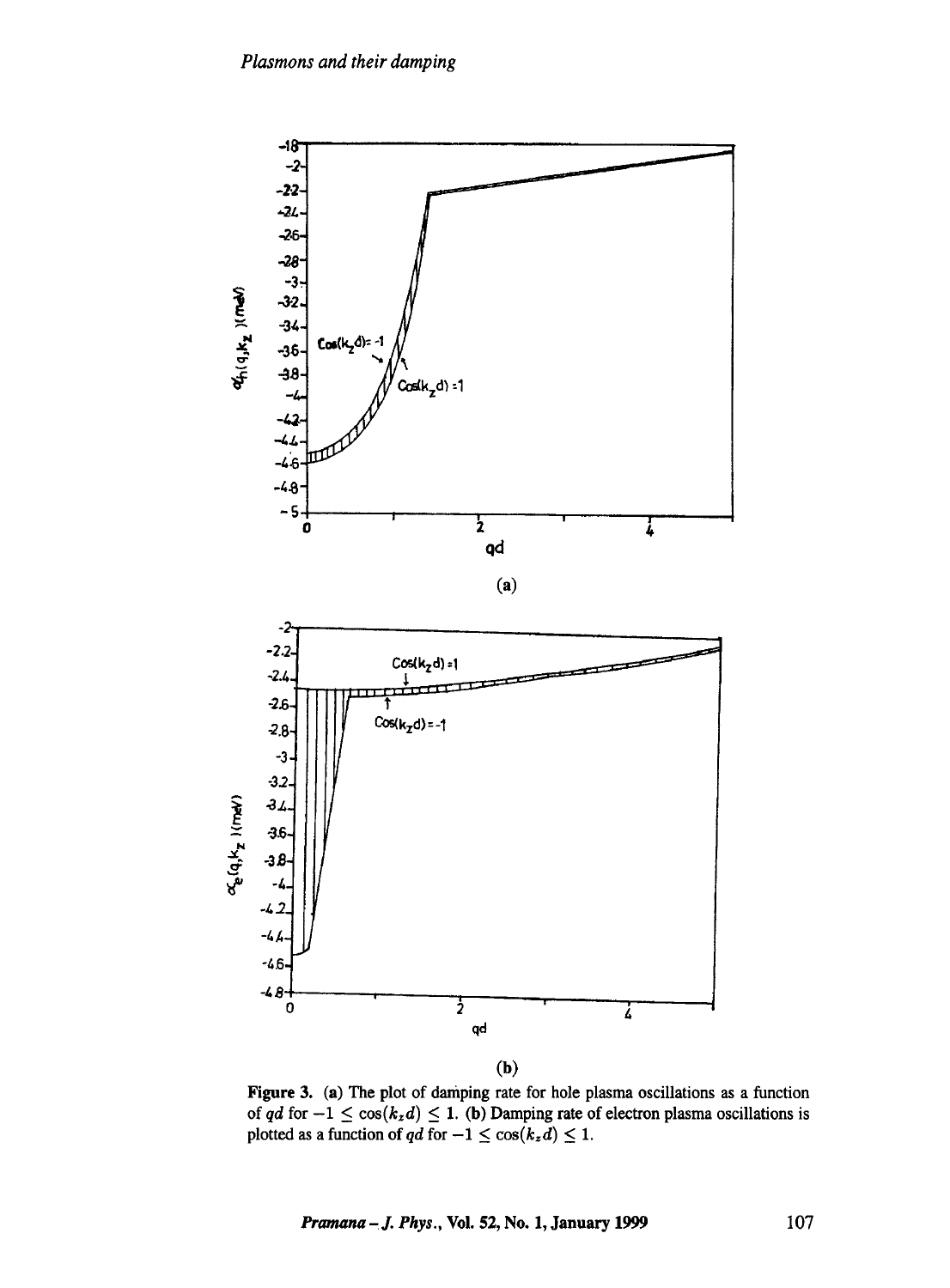between electron and hole plasma oscillations, which appear through third term on the right hand side of eq. (1), make a significant contribution to  $\alpha_h$ , as is obvious from figure 3(a).

The computed  $\alpha_e(\alpha)$  for electron plasma oscillations) is plotted as a function of q, for  $-1 \leq \cos(k_z d) \leq 1$ , in figure 3(b). Similar to  $\alpha_h$ , the  $\alpha_e$  also forms a narrow band showing upper edge at  $cos(k_z d) = 1$  and lower edge at  $cos(k_z d) = -1$ . The behaviour of  $\alpha_e$  is similar to that of  $\alpha_h$  and  $\alpha_h$  is roughly equal to  $\alpha_e$  for  $q \ge q_c$ . At  $q = q_c$ , a sudden change can be seen in lower edge (which corresponds to the case of weak coupling between the layers) of  $\alpha_e$ . This can also be seen from eq. (13). However, the upper edge of  $\alpha_e$  (which corresponds to the case of strong coupling between the layers) does not show a sudden decrease at  $q = q_c$ , suggesting that the electron plasma oscillations never enter into the over-damped regime and they remain well behaved at all  $q$ -values, for the case of strong coupling between the layers. The electron plasma modes for the case of  $cos(k_z d)$  close to  $-1$  enter into the over damped regime of plasma oscillations on lowering the q, as it can be seen from figure 3b and eq. (13). The  $\alpha_e$  for  $q < q_c$  shows stronger  $k_z$ -dependence as can be seen from figure 3b. It does happen due to stronger  $k_z$ -dependence of first term of right side of eq. (13), which becomes imaginary for  $q < q_c$ .

## **4. Conclusion**

In conclusion, we present a calculation of complex zeroes of  $\epsilon(q, k_z, z)$  to study the plasma oscillations and their damping in GaAs-DSSL. Plasma oscillations enter into over-damped regime for  $q < q_c$  for a given value of  $\cos(k_z d)$ . A sudden change in  $\alpha$  at  $q = q_c$  is found, which describes a transition from non-diffusive to diffusive regime of plasma oscillations. The  $\alpha$ -values are much larger in diffusive regime as compared to those in non-diffusive regime.

### **Acknowledgements**

Authors acknowledge with thanks the financial support from the Department of Science and Technology, Government of India to carry out this work.

# **References**

- [1] J J Quinn, G Eliason and P Hawrylak, *Spatial dispersion in solids and plasmons,* edited by P Halevl, (Elsevier Science Publishers B V, 1992) ch. 4, p.243
- [2] D Olego, A Pinczuk, A C Gossard and W Weigmann, *Phys. Rev.* B25, 7867 (1982)
- [3] J K Jain and P B Allen, *Phys. Rev. Lett.* 54, 947 (1985)
- [4] S Das Sarma and A Madhukar, *Phys. Rev.* B23, 805 (1981)
- [5] R E Camley and D L Mills, *Phys. Rev.* B29, 1695 (1984)
- [6] P Hawrylak, J Wu and J J Quinn, *Phys. Rev.* B32, 5169 (1985)
- [7] S Katayama and T Ando, J. *Phys. Soc. Jpn.* 54, 1615 (1985)
- [8] N Tozor and C Zhang, *Phys. Rev.* B29, 1050 (1986)
- [9] A C Sharma and A K Sood, *J. Phys.: Cond. Matt.* 6, 1553 (1994)
- [10] G F Giulinai and J J Quinn, *Phys. Rev.* B29, 2321 (1984)
- [11] S Das Sarma and E H Hwang, *Phys. Rev.* B54, 1936 (1997)